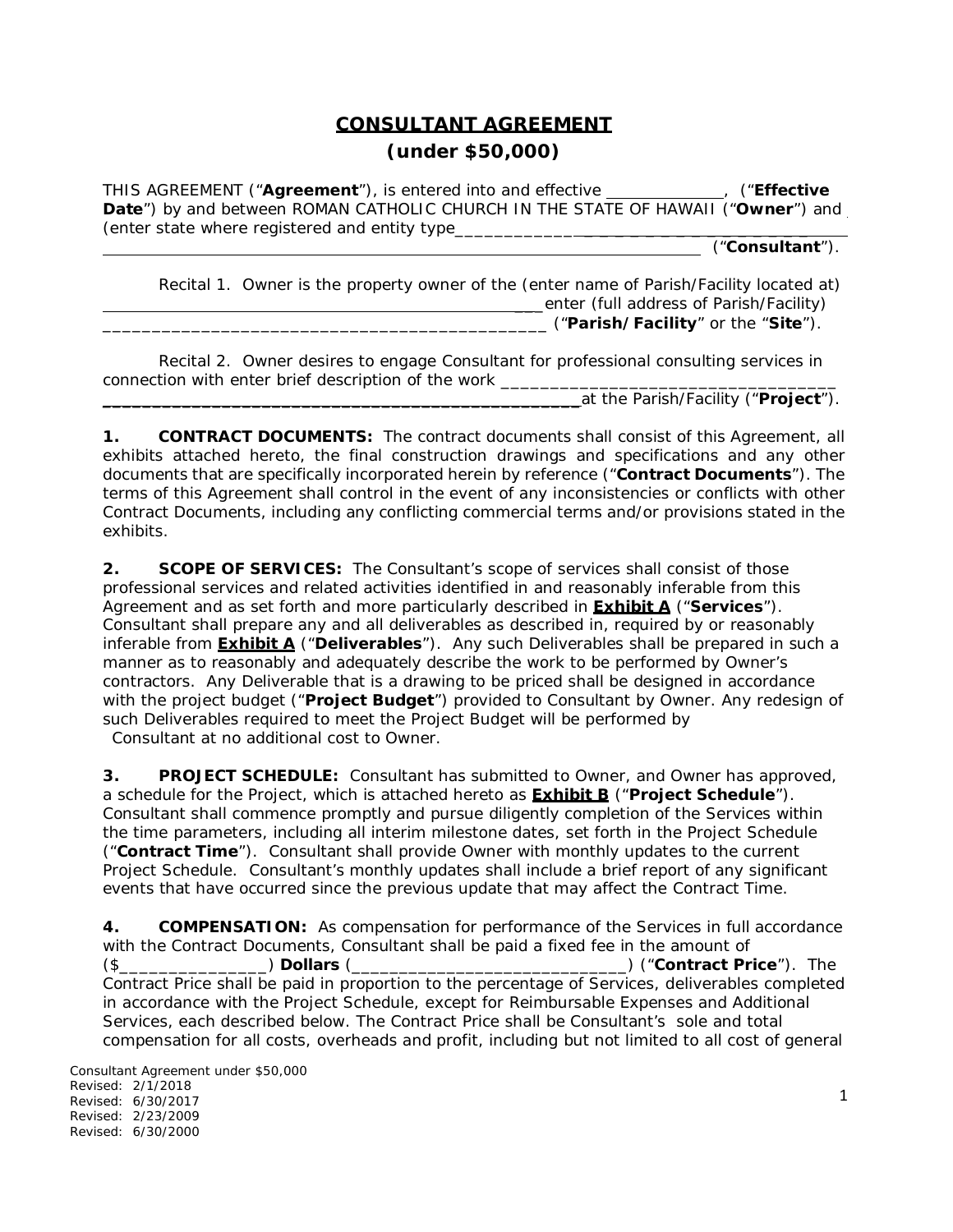conditions, federal, state, and local statutory benefit taxes, income taxes and sales, use and excise taxes which relate to the Services hereunder.

**.1 Reimbursable Expenses.** Consultant shall invoice all reimbursable expenses at the actual cost, without mark-up, and limited to the following categories of costs ("**Reimbursable Expenses**"):

**.a** Consultant shall use best efforts to obtain the lowest costs.

**.b** Costs of postage including the cost of air express mail and delivery services directly required by the Services.

**.c** Costs of long distance telephone communications including facsimile transmissions directly required by the Services.

**.d** All photocopying required in support of the Services.

**.2 Non-Reimbursable Expenses.** Consultant shall not be entitled to receive reimbursement for any cost not specifically and expressly included as a Reimbursable Expense above, including, without limitation ("**Non-Reimbursable Expenses**"):

**.a** Costs of all transportation and subsistence expenses within the Island area of the Project.

**.b** All local telephone communications.

**.c** Costs of computer-aided design software and drafting equipment ("**CADD**") time used in support of the Services.

**.d** Costs of all materials, computer time, data processing and similar expenses incurred in support of the Services.

**.e** Costs of Internet and e-mail access fees and charges.

**5. ADDITIONAL SERVICES:** Consultant will be compensated separately for additional services not included in the Services or reasonably inferable from the Contract Documents ("**Additional Services**"). However, in no event shall the Consultant commence any Additional Services without Owner's express prior written authorization. Payment for all Additional Services shall be computed on either: (1) a time and expense basis measured by the hourly rates listed in **Exhibit C**, without mark-ups, plus Reimbursable Expenses directly related to such Additional Services, without mark-ups; or (2) on a fixed price basis as may be mutually agreed upon by the parties in advance and in writing.

**6. CHANGES:** Owner may, at any time, by written order ("**Change Order**"), make changes in the Services within the general scope of this Agreement. To be effective, a Change Order must be reflected on Owner's standard change order form and signed by both parties. Consultant shall proceed as directed and such Additional Services shall be compensated as set forth in Paragraph 5.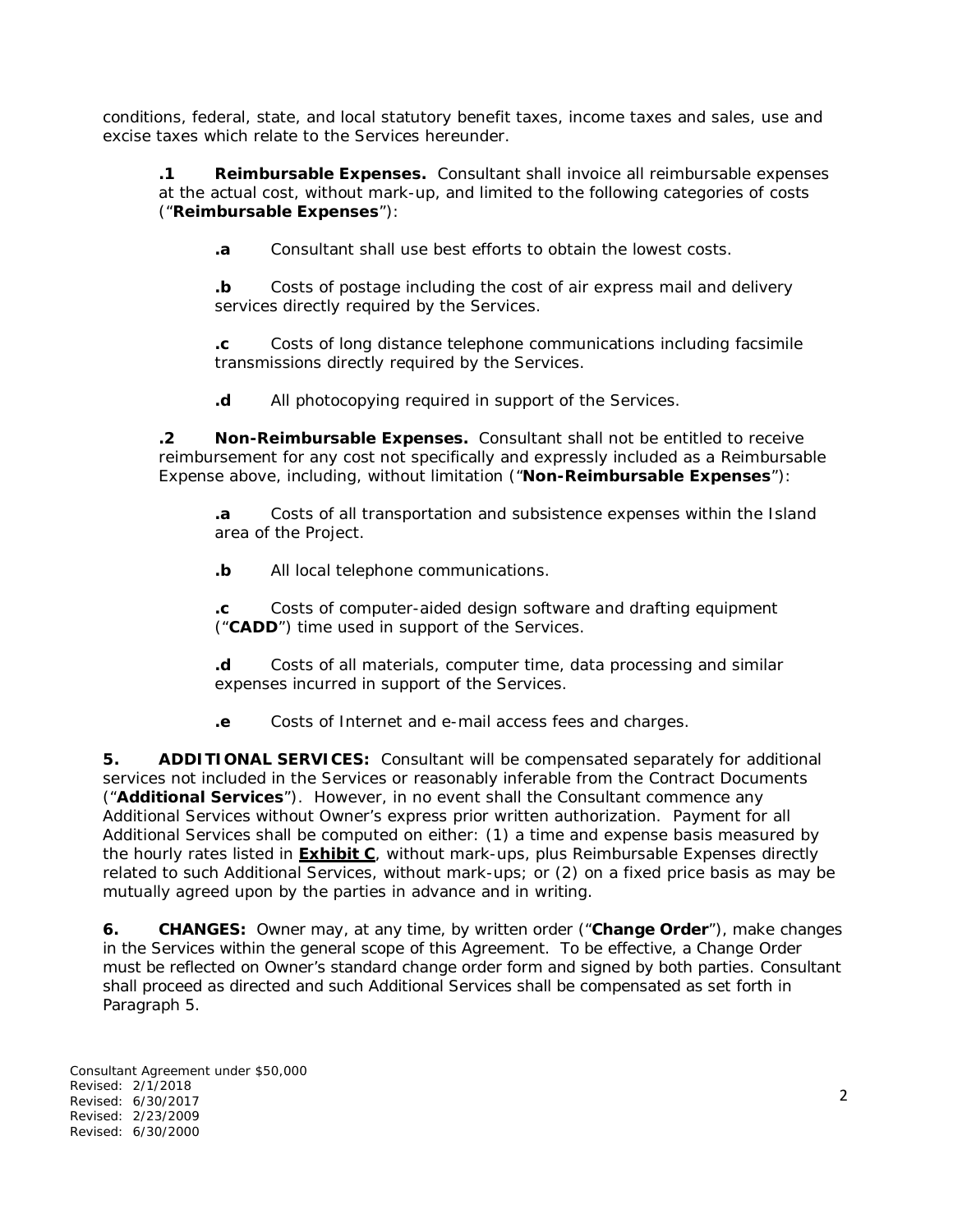### **7. CONSULTANT'S REPRESENTATIONS:**

**.1** Consultant represents that it is duly licensed in the State of Hawaii and legally authorized to perform the Services contemplated by this Agreement and the Consultant shall be required to maintain all required licenses and certifications throughout the duration of the Project. Consultant shall furnish its best skill and judgment and will cooperate with Owner in furthering the best interests of Owner and the Project. Consultant shall comply with all applicable laws, regulations, restrictions and requirements of all governmental authorities in performing the Services. Consultant shall not: (a) undertake any activity or employment; (b) have any significant undisclosed financial or other interests; or (c) accept any contributions, if it would reasonably appear that such actions could compromise Consultant's professional judgment or prevent Consultant from serving the best interests of Owner and the Project.

**.2** Consultant represents that Consultant's Services shall be carried out by personnel who are experienced, skilled and competent in their respective professions and shall be performed in full compliance with all applicable laws, regulations and ordinances issued by public authorities and agencies having jurisdiction over Consultant's Services and the Project. All Deliverables prepared by Consultant shall be prepared and/or carried out in accordance with the standards of care applicable to nationally recognized consulting companies who are regularly engaged in providing the same or similar Services on construction projects in the United States. Consultant shall be responsible for all costs of correcting errors and omissions in its Services that violate this representation.

**8. EQUIPMENT AND MATERIALS:** Consultant shall provide at its expense, without remuneration or reimbursement of any kind, all equipment, materials, tools, machinery and other supplies necessary to complete the Services in accordance with this Agreement.

**9. COORDINATION:** Consultant agrees to continuously coordinate its activities with Parish/Facility, and where applicable, with Owner's other contractors and consultants to ensure that all Services performed hereunder shall be completed in a timely manner and shall not delay the activities of Owners' other contractors or consultants. Consultant's Services may include coordination with the other consultants to develop an integrated design for the Project.

**10. SUBCONSULTANTS:** Consultant may engage sub-consultants and vendors to perform all or any portion of the Services ("**Sub-consultants**"). Consultant shall be fully responsible for the timely and proper performance of the Services by all Sub-consultants to the same extent as if all such Services were performed by Consultant's own personnel. All costs of Services performed by the Sub-consultants are included in the Contract Price and shall be paid directly by the Consultant. Prior to entering into subcontracts, Consultant shall provide Owner with a written list of the names of Consultant's proposed Sub-consultants for review and consent by Owner. Consultant acknowledges that all duties and responsibilities set forth in this Agreement flow-down and shall be an integral part of all subcontract documents with any Sub-consultants.

**11. INDEPENDENT CONTRACTOR:** Consultant shall act as an independent contractor in providing the Services hereunder. The means and methods Consultant employs to provide the Services are matters entirely within its discretion and control in accordance with accepted industry practices. Consultant has no authority to act as an agent of Owner, except as expressly provided otherwise herein. Consultant acknowledges and agrees that as an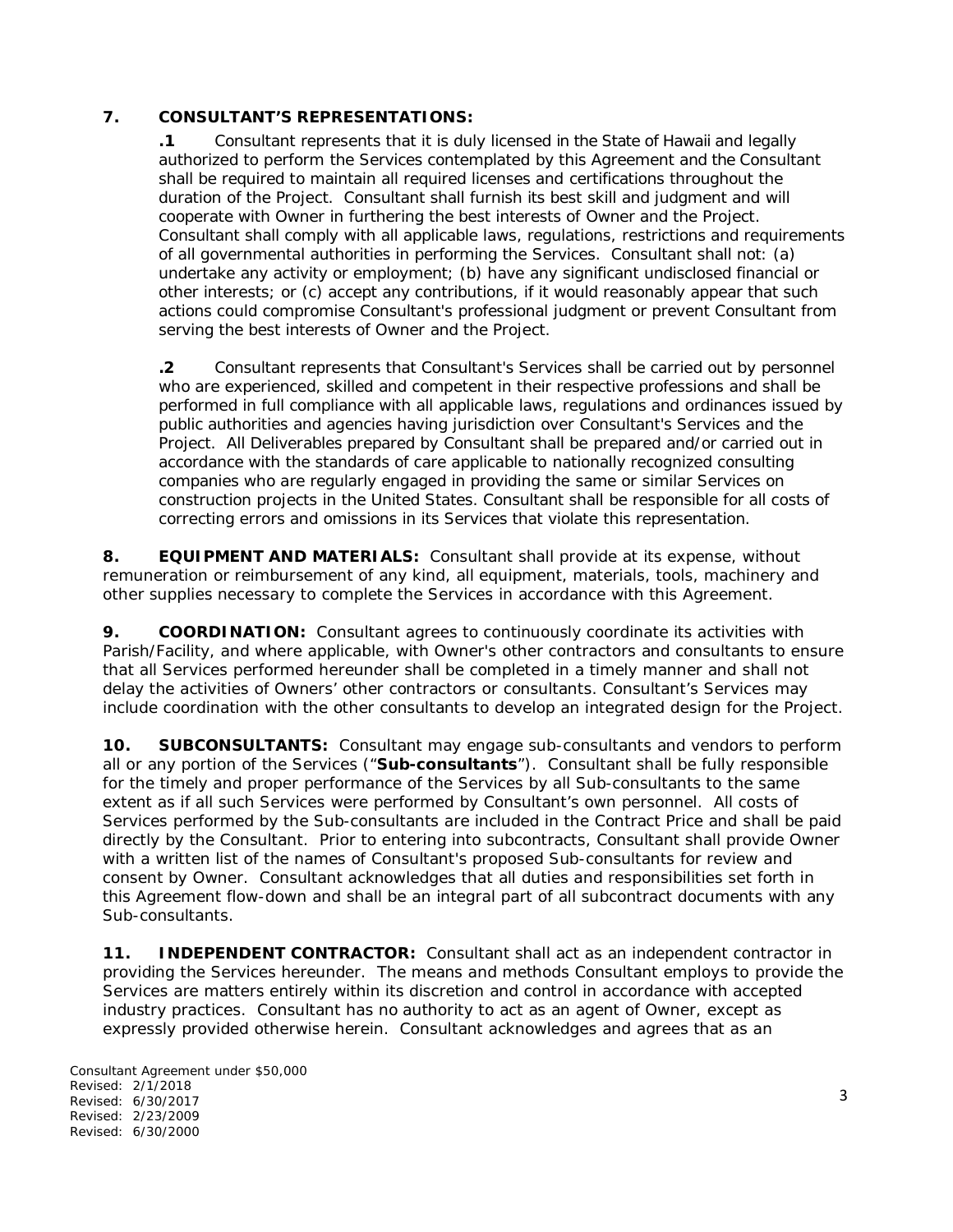independent contractor, it is solely responsible and liable for performance of all duties, obligations and responsibilities as an employer of individuals hired or retained by Consultant to provide services to the Owner, including, but not limited to, recruitment, interviewing, hiring, maintenance of personnel records, compliance with Form I-9 Employment Eligibility Verifications, drug testing, payment of wages, setting wage rates and supervision.

**12. EMPLOYEES:** Owner and Parish/Facility may, from time to time, establish reasonable rules and regulations relating to standards to be met by Consultant regarding the appearance or conduct of employees or agents of Consultant employed in connection the Services provided to Owner. Consultant will remove, or cause to be removed, from the Site any persons to whom Owner or Parish/Facility may reasonably object and will ensure that such person(s) shall not thereafter be employed by Consultant in connection with the Services to be provided hereunder.

### **13. AUTHORIZED REPRESENTATIVES:**

**.1 Owner's Liaison.** Owner has designated, \_\_\_\_\_\_\_\_\_\_\_\_\_\_\_\_\_\_\_\_\_\_\_\_\_\_\_\_, Telephone \_\_\_\_\_\_\_\_\_\_\_\_\_\_\_\_\_\_\_\_, E-mail \_\_\_\_\_\_\_\_\_\_\_\_\_\_\_\_\_\_\_\_\_\_\_\_, as its Project Liaison ("**Project Liaison**") authorized to represent Owner with respect to the Parish/Facility activities or special events.

### **.2 Consultant's Project Representative.** Consultant has appointed

\_\_\_\_\_\_\_\_\_\_\_\_\_\_\_\_\_\_\_\_\_\_\_\_\_\_\_\_\_\_\_\_\_\_\_\_\_\_\_, Telephone \_\_\_\_\_\_\_\_\_\_\_\_\_\_\_\_\_, E-mail \_\_\_\_\_\_\_\_\_\_\_\_\_\_\_\_\_\_\_\_ , to be its Representative (**"Consultant's Project Representative"**) , who is assigned solely to this Project, and is authorized to act on Consultant's behalf with respect to the Project and whose decisions, notices and directives shall be binding upon Consultant with respect to this Agreement.

.**3 Owner's Project Manager.** Owner has designated \_\_\_\_\_\_\_\_\_\_\_\_\_\_\_\_\_\_\_\_\_\_\_\_\_\_, Telephone\_\_\_\_\_\_\_\_\_\_\_\_\_\_\_, E-mail \_\_\_\_\_\_\_\_\_\_\_\_\_\_\_\_\_\_\_\_, as its Project

Manager (**"Owner's Project Manager"**) authorized to represent Owner with respect to the Project

**14. TIME OF THE ESSENCE:** Performance of Consultant's Services shall commence timely and shall continue until Consultant satisfactorily performs its Services and Owner duly accepts the Services as complete. Consultant acknowledges that **TIME IS OF THE ESSENCE** of this Agreement. In this regard, Consultant hereby accepts and confirms that the time allowed in the Project Schedule is reasonable for completing the Services and hereby agrees to dedicate such personnel and other resources as may be necessary to guarantee that the Services are continuously managed and performed in a diligent, skilled and professional manner in accordance with Owner's objectives of cost, time and quality.

**15. APPLICATIONS FOR PAYMENT:** Consultant will be paid monthly, based upon the progress of the Services ("**Progress Payments**") and within thirty (30) days of final completion of the Services ("Final Payment"). On or before the twentieth (20<sup>th</sup>) day of each month, Consultant shall submit its monthly application for payment for the preceding month ("**Application for Payment**") to the Project Director in a format and supported by such documentation to verify entitlement as Owner reasonably may require, including lien waivers from all Sub-consultants in a format approved by Owner. Each such monthly Application for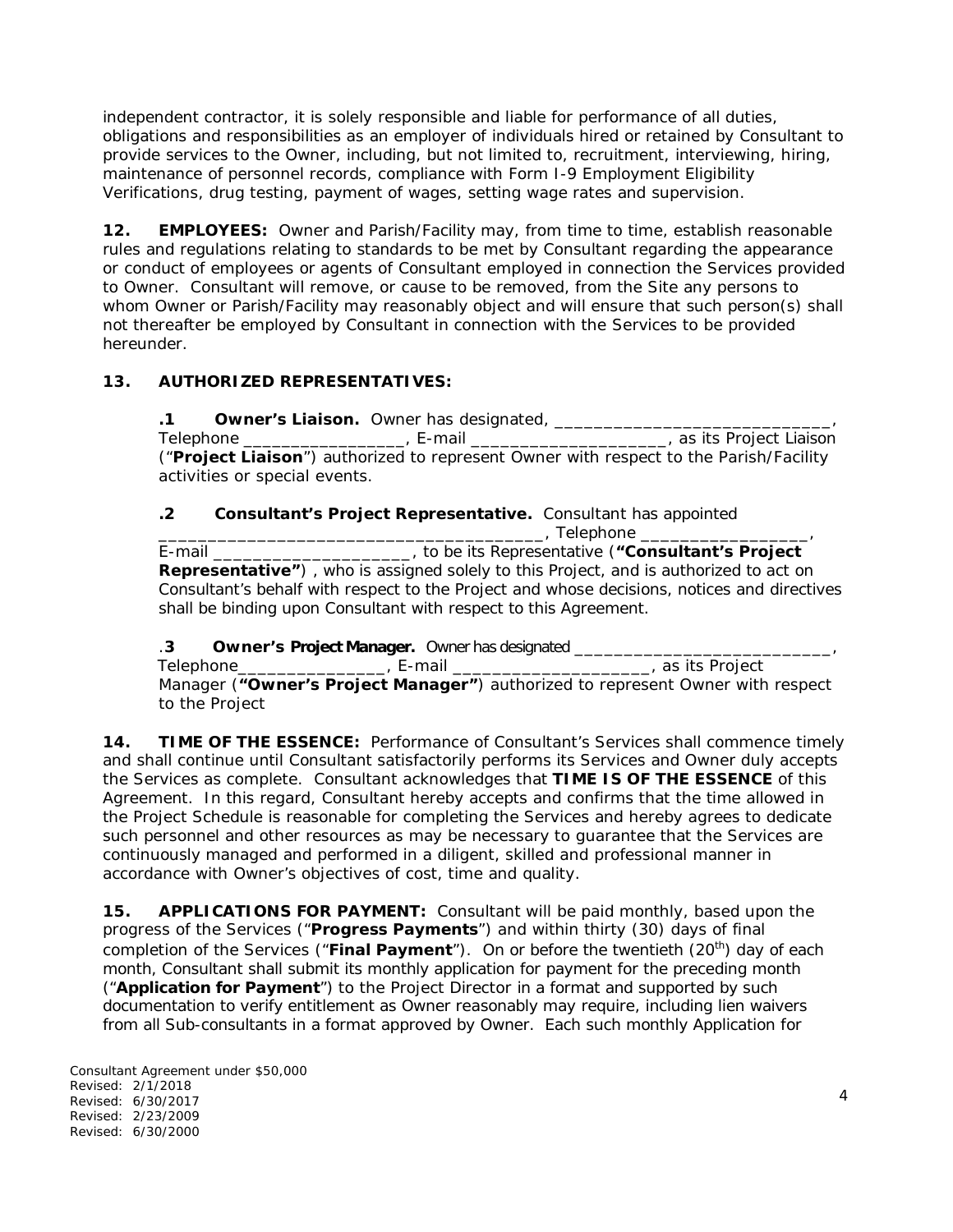Payment shall identify clearly, itemize and attribute all cost items in a manner that facilitates review by Parish/Facility and Owner and shall itemize separately the following:

**.1** The amount due for Services provided during the preceding month.

**.2** The amount of Reimbursable Expenses related to the Services performed during the preceding month.

**.3** The amount of Additional Services completed during the preceding month.

Progress Payments shall be paid within thirty (30) days after Owner's receipt of Consultant's approved Application for Payment if the Application for Payment is received by the Project Director on or before the twentieth  $(20<sup>th</sup>)$  of each month.

**16. JOINT PAYEE CHECKS:** If Consultant fails to make timely payments to any Subconsultants, Owner may elect to issue one or more checks which are payable jointly to Consultant and the relevant Sub-consultant of any tier. Such checks shall be forwarded to Consultant for further handling. Owner may also elect to issue jointly payable checks in circumstances where a dispute exists between Owner and Consultant.

**17. LIENS:** Consultant covenants and agrees to keep the equipment and property of Owner and the premises of the Parish/Facility free and clear from any and all liens for Services performed or materials furnished hereunder and Consultant agrees to indemnify Owner against any and all costs, expenses, losses and all damage resulting from the filing of any such liens against Owner or the Project. If a lien is filed by a Sub-consultant, Consultant will immediately take whatever action is necessary to remove such lien at Consultant's expense. Consultant's obligations under this Paragraph 17 shall apply unless Owner has failed to pay Consultant any undisputed amount after thirty (30) days written notice of such non-payment.

**18. INDEMNIFICATION:** Consultant shall defend, indemnify and hold harmless Owner and the Parish/Facility and each of their respective successors and assigns and each of their directors, officers, employees, agents, representatives and assigns (collectively referred to as the "**Indemnitees**") from and against any and all claims, causes of actions, damages, liabilities, losses, costs and expenses, including reasonable attorneys' fees, arising out of or connected with the performance of Consultant's Services, including the acts, errors or omissions by the Consultant, its employees and agents, or others for whom the Consultant is responsible in the performance of its Services under this Agreement. In the event that any claim is made or an action or proceeding is brought against Indemnitees, arising out of Consultant's Services, any such Indemnitee may, by notice to Consultant, require Consultant, at Consultant's expense, to resist such claim or take over the defense of any such action or proceeding and employ counsel for such purpose. Any counsel chosen by Consultant is subject to Indemnitees prior written approval, which approval shall not be unreasonably conditioned, delayed or denied. In the case of counsel acting for the Consultant's insurance underwriters, Indemnitees approval is deemed to have been given. Consultant's obligations under this Paragraph 18 shall survive termination of this Agreement.

**19. INSURANCE:** Consultant shall procure and maintain at its expense policies of insurance of the types and in amounts no less than the minimum coverages specified in **Exhibit D** attached hereto. Consultant shall maintain such policies of insurance for the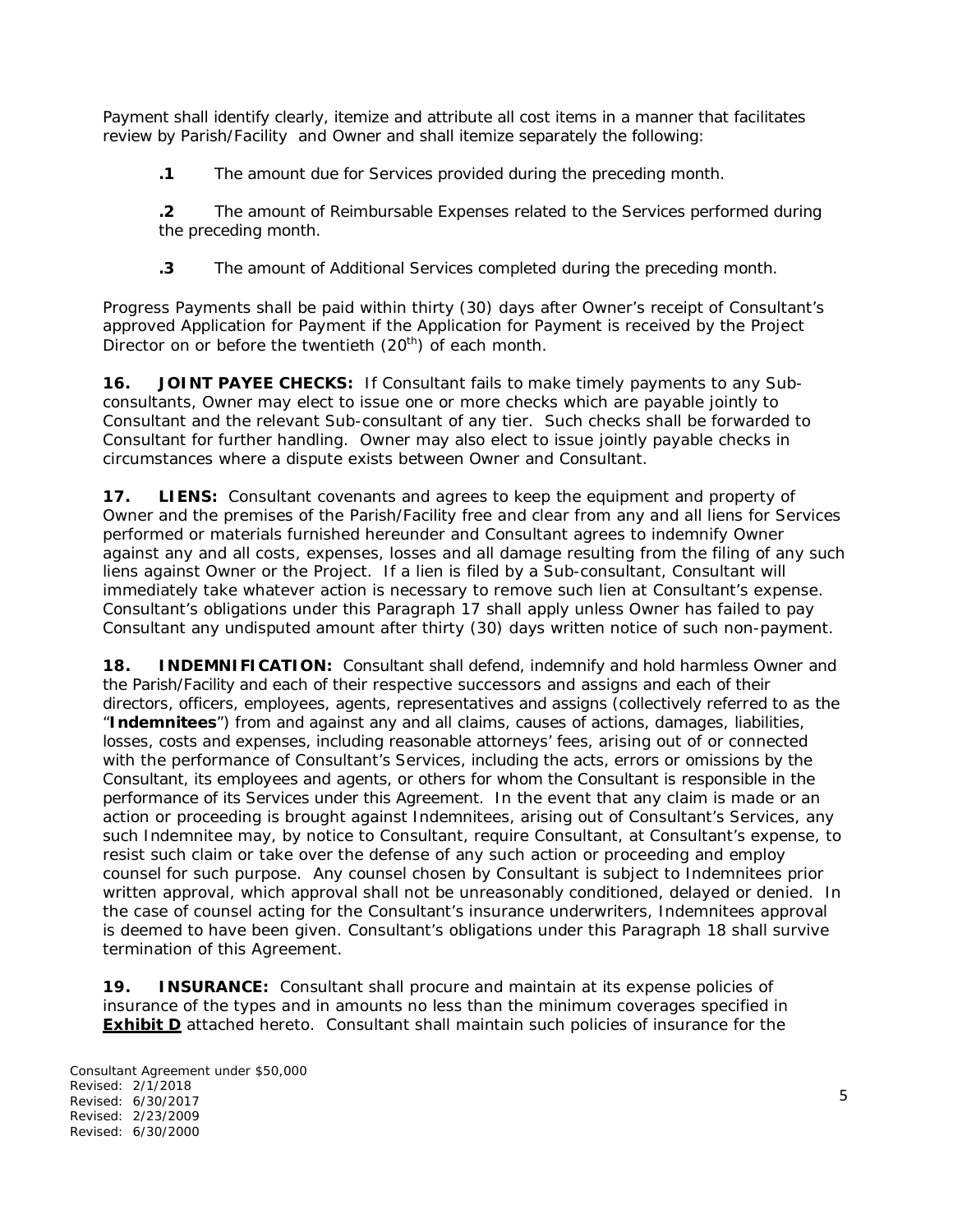duration of the Services and for a period of at least two (2) years thereafter if no other time period is specified herein.

**20. TERMINATION:** Owner shall have the right to terminate this Agreement as follows:

**.1** Owner may terminate this Agreement if Consultant violates or breaches any of the terms, conditions or covenants hereof and does not remedy such violation or breach within ten (10) days after written notice by Owner to Consultant of such violation or breach. Upon the effective date of termination, Consultant will be paid for Services satisfactorily completed, subject to Owner's rights to any offsets or damages.

**.2** Owner may terminate this Agreement in whole or in part solely for Owner's convenience upon written notice to the Consultant ("**Convenience Notice**"), without regard to any fault or failure to perform by Consultant or any other party. In the event of a termination for convenience, Consultant shall be paid for all Services satisfactorily performed up to the date of such Convenience Notice, plus an additional amount for reasonable, unavoidable and direct costs of demobilization for a maximum of ten (10) days following receipt of the Convenience Notice.

**.3** Owner shall have no liability to Consultant for compensation, expenses, additional fees or anticipated profits for unperformed Services, lost business opportunities, impaired bonding capacity, or any overhead or general conditions costs attributable to a termination by Owner, except as provided in Paragraphs 20.1 and 20.2 hereof. All amounts payable by Owner shall be subject to Owner's right of audit and offset.

**21. ASSIGNMENT:** The Services to be provided by Consultant hereunder are personal in nature and accordingly, Consultant may not assign or encumber this Agreement or any rights or obligations of Consultant hereunder.

**22. OWNERSHIP OF DOCUMENTS:** Consultant agrees that its Services are personal to Owner and considered work for hire and that title to all original reports, drawings, renderings, specifications, estimates, field notes and other documents prepared by Consultant and any Sub-consultant pursuant to this Agreement shall be the property of Owner. To the fullest extent permitted by law, Consultant hereby assigns or shall cause to be assigned to Owner, all proprietary rights which Consultant and any Sub-consultant may have in such documents, including all copyrights. Upon completion of the Services, or upon an earlier termination of this Agreement, Consultant shall promptly deliver to Owner the originals of all such documents. Consultant may retain one (1) set of reproducible copiesfor information and reference purposes only. Owner agrees that any re-use of such documents for purposes other than the Project shall be at Owner's sole risk and Consultant shall be relieved of any liability hereunder.

**23. PROPRIETARY INFORMATION:** Owner considers all information pertaining to the Services or the Project to be confidential and proprietary unless otherwise stated to Consultant in writing. Consultant shall refrain from disclosing any such information without Owner's prior written consent, including any information which is prepared or developed by or through Consultant, Sub-consultants, Project Architect, Owner, contractors, or other consultants of Owner.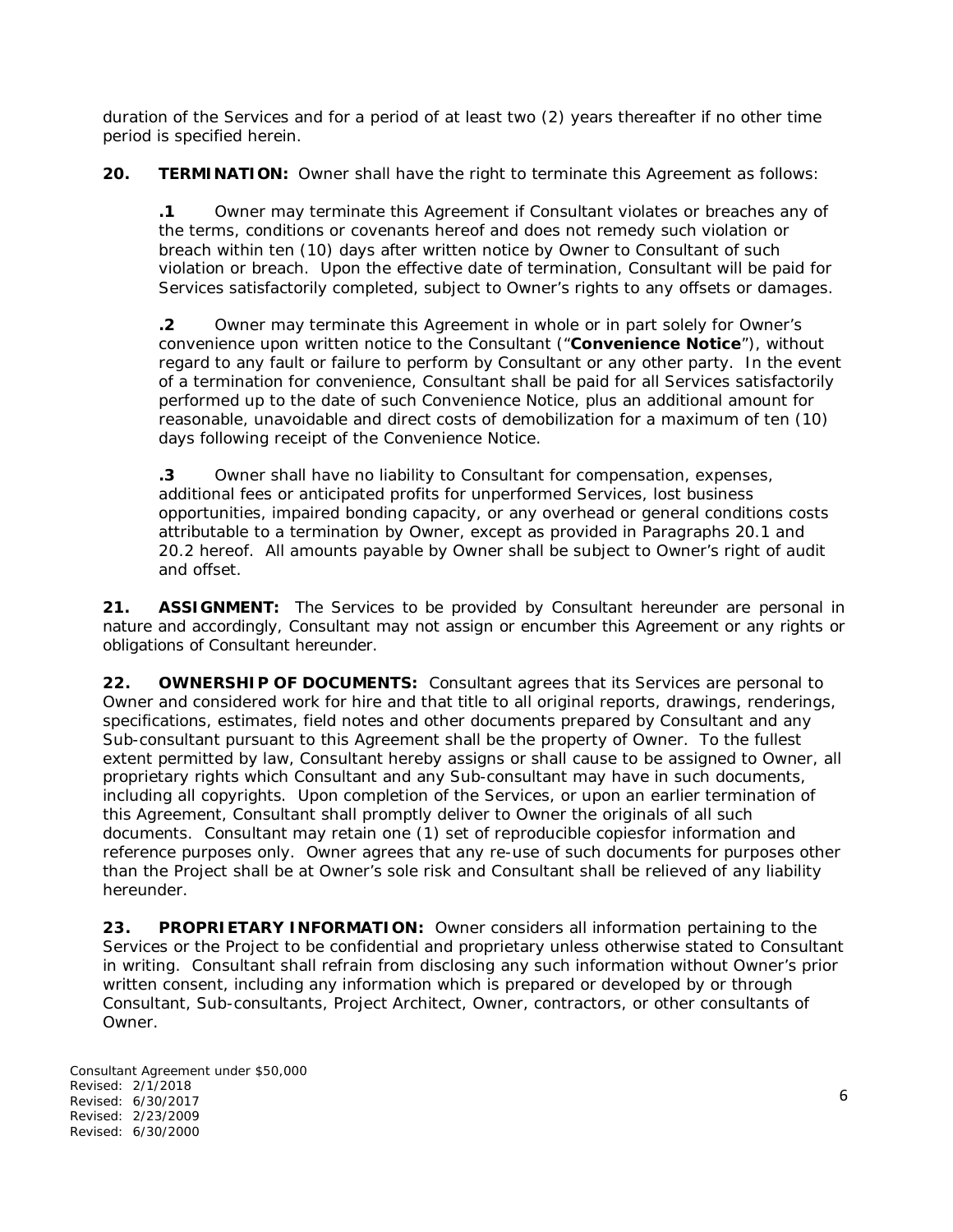**24. ADVERTISING AND USE OF NAME:** Consultant shall not display or distribute any advertising signs or notices of any kind whatsoever at the Parish/Facility, except caution and work in progress signs, without the prior written permission of Owner in each instance. Any such permission given shall be revocable at any time thereafter without prior notice to Consultant and at the sole discretion of Owner. In the event of such approval, Consultant may use the name of the Parish/Facility or the Owner only in the manner and at such times as prescribed in such approval.

**25. OWNER'S AUDIT RIGHTS:** Consultant shall maintain all Project-related records ("**Project Records**") for a period of two (2) years after the Contract Time has ended ("**Retention Period**"). Owner shall have the right to audit, copy and inspect all such Project Records, including all electronic records, files and renderings which are retained in computers or on diskettes, at all reasonable times during the course of the Services and during the Retention Period. Project Records shall be made available to the Owner at all times to assist Owner in the resolution of any issues pertaining to Change Orders based on time and expense, claims, other issues pertaining to an increase or decrease in the Contract Price and/or the Contract Time, or compliance with Owner's business ethics policies.

**26. OWNER'S RIGHT TO SUPPLEMENT:** If Consultant violates or breaches any of the terms, conditions or covenants hereof, then Owner may, without prejudice to any other remedy it may have, provide any such labor and materials as are necessary to remedy such violation or breach, and Owner may deduct the cost thereof from any money due or thereafter becoming due to Consultant.

**27. OWNER'S RIGHT TO WITHHOLD:** Notwithstanding anything to the contrary herein, Owner may withhold from any Progress Payment or the Final Payment, the amount which, in Owner's reasonable opinion, is necessary to protect Owner from any overpayment, claims, damages, lawsuits or losses which may result from Consultant's failure to perform the Services in accordance with the requirements of this Agreement or under any other circumstance that Owner deems such withholding necessary.

## **28. CLAIMS AND DISPUTES:**

**.1 General.** The validity, interpretation and effect of this Agreement shall be governed by laws of the State of Hawaii. The existence of any claim, dispute or legal proceeding shall not relieve Architect from its obligation to properly perform its Work as set forth herein. In the event of a dispute with respect to amounts payable under a request for payment from the Architect, Owner shall pay all undisputed amounts and Architect shall continue performing any remaining Work hereunder. Neither party shall initiate a legal proceeding nor shall the applicable statute of limitations commence to run until the Work is fully performed or until this Contract is terminated, whichever occurs first.

**.2 Mediation**. In the event of any claim, dispute or other matter arising out of or relating to this Agreement, the parties shall attempt to resolve any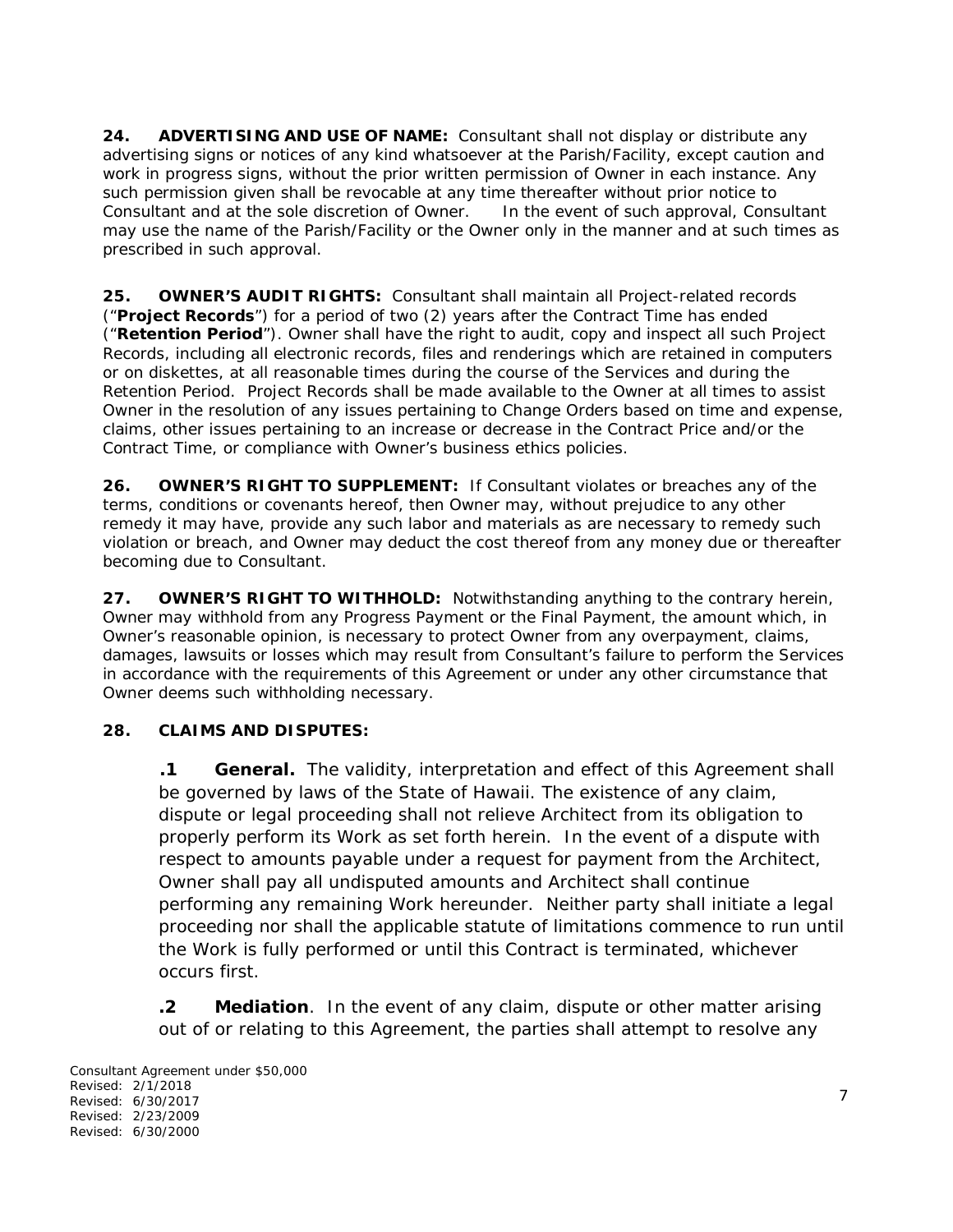dispute amicably at a meeting to be attended by persons with decision-making authority. If, within thirty (30) days after such meeting, the parties have not resolved the dispute, they shall submit the dispute to mediation by written demand in accordance with the Construction Industry Mediation Procedures of the Dispute Prevention and Resolution Inc., 1003 Bishop Street, Pauahi Tower Suite 1155, Honolulu, HI 96813 and bear equally the costs of the mediation.

**.3 Arbitration**. If, within thirty (30) days after mediation is initiated, the mediation does not result in settlement of the dispute, then the same shall be settled by arbitration administered Dispute Prevention and Resolution Inc., 1003 Bishop Street, Pauahi Tower Suite 1155, Honolulu, HI 96813 and not by litigation. Either party may submit such unresolved dispute to arbitration, which shall be conducted by a sole arbitrator. The arbitrator shall be selected in accordance with Dispute Prevention and Resolution Inc., 1003 Bishop Street, Pauahi Tower Suite 1155, Honolulu, HI 96813; however, the arbitrator must have experience in construction disputes and must not have any conflict of interest. The compensation of the arbitrator and all related expenses shall be borne equally by the parties, unless otherwise awarded by the arbitrator. Unless otherwise agreed, the arbitration shall be conducted in the State of Hawaii. The prevailing party shall be entitled to recover its reasonable attorneys' fees, costs and disbursements in any action brought to enforce its rights under this Agreement. Prevailing party shall be entitled to recover its reasonable attorneys' fees, costs and disbursements in any action brought to enforce its rights under this Agreement.

#### **.4 WAIVER OF JURY TRIAL. THE PARTIES HERETO, AFTER CONSULTING WITH COUNSEL, HEREBY KNOWINGLY AND VOLUNTARILY WAIVE THEIR RIGHTS TO TRIAL BY JURY, AND ACKNOWLEDGE THAT THEY UNDERSTAND AND ACCEPT THE DISPUTE RESOLUTION PROCEDURE SET FORTH IN THIS AGREEMENT.**

**29. NOTICES:** All notices and other communication to be given hereunder shall be in writing and be deemed to have been received either: (1) immediately upon personal delivery or confirmed e-mail; (2) one (1) business day after having been sent by confirmed overnight courier; or (3) three (3) days after mailing, if mailed by certified mail, return receipt requested, postage prepaid: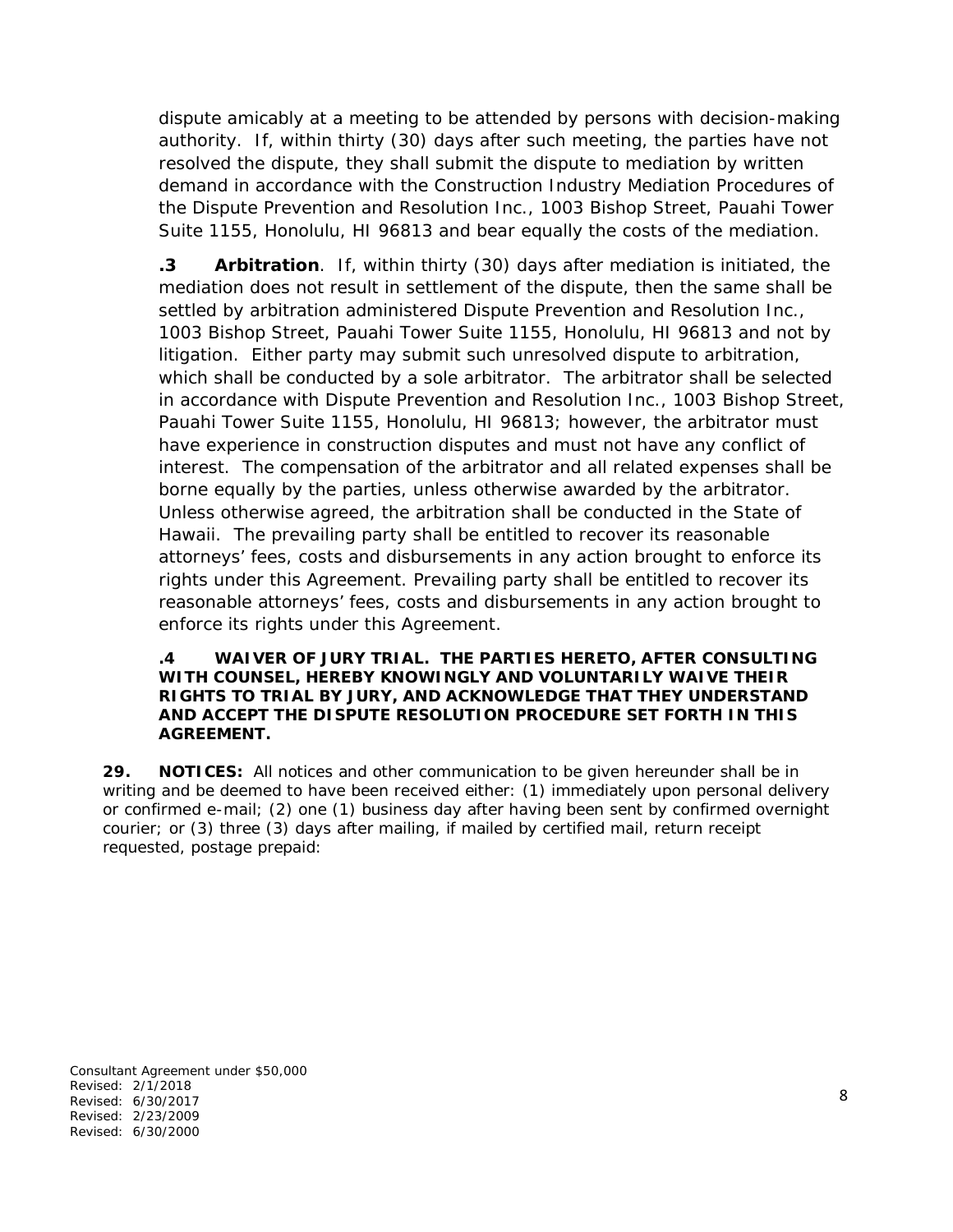If to Parish/Facility:

| Parish/Facility Name:<br>Parish/Facility Address:<br>Parish/Facility Address:<br>Attn: Parish/Facility Rep:<br>$F$ -mail: |  |
|---------------------------------------------------------------------------------------------------------------------------|--|
| If to Consultant:                                                                                                         |  |
| Name of Consultant:<br>Address of Consultant:<br>Address of Consultant:<br>Attn: Consultant's Rep:<br>$F$ -mail:          |  |

The parties hereto shall be responsible for notifying each other of any change of address or facsimile number in accordance with this Paragraph 29.

**30. SEVERABILITY:** The invalidity or unenforceability of any one of the terms, conditions, covenants or provisions of this Agreement, or any portion thereof, shall not affect the remaining portions thereof, and the Agreement shall be construed and enforced as if such invalid term, condition, covenant or provision had not been included herein.

**31. ENTIRETY OF THE AGREEMENT:** This Agreement, together with the attached Exhibits, contains the full and complete understanding of the parties as to the subjects contained herein and supersedes any and all prior written or oral agreements or understandings between the parties. This Agreement may not be modified except by a subsequent writing executed by both parties. Waiver from time to time of any provision hereunder will not be deemed to be a full waiver of such provision or a waiver of any other provisions hereunder. The terms of this Agreement are mutually agreed to be clear and unambiguous, shall be considered the workmanship of all of the parties and shall not be construed against the drafting party.

**32. DAYS:** For the purposes of this Agreement and unless stated to the contrary, the term "days" shall refer to calendar days.

**33. COUNTERPARTS:** This Agreement may be executed in several counterparts, each of which shall be deemed an original, but all of which shall constitute one and the same instrument.

**IN WITNESS WHEREOF**, the parties have duly executed this Agreement as of the day and year first written above.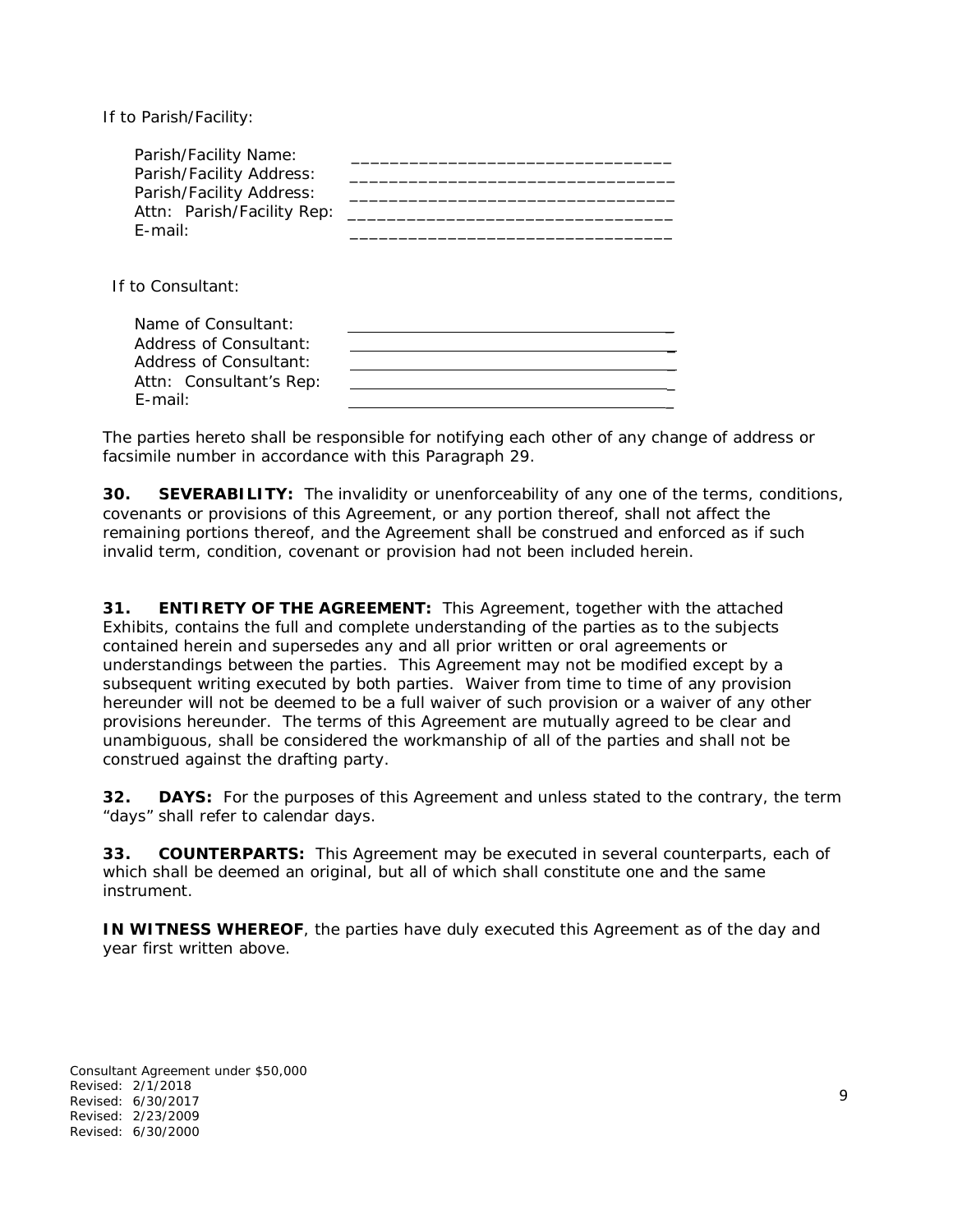#### **ROMAN CATHOLIC CHURCH IN THE STATE OF HAWAII**

#### **PARISH**

| By:    |  |
|--------|--|
| Name:  |  |
| Title: |  |

### **NAME OF CONSULTANT**

| By:    |  |
|--------|--|
| Name:  |  |
| Title: |  |

Diocesan form must be reviewed by the Diocesan Attorney when there are suggested modifications to this agreement:

Diocesan form reviewed by:

**ASHFORD & WRISTON** A Limited Liability Law Partnership LLP

| Name:  |  |
|--------|--|
| Title: |  |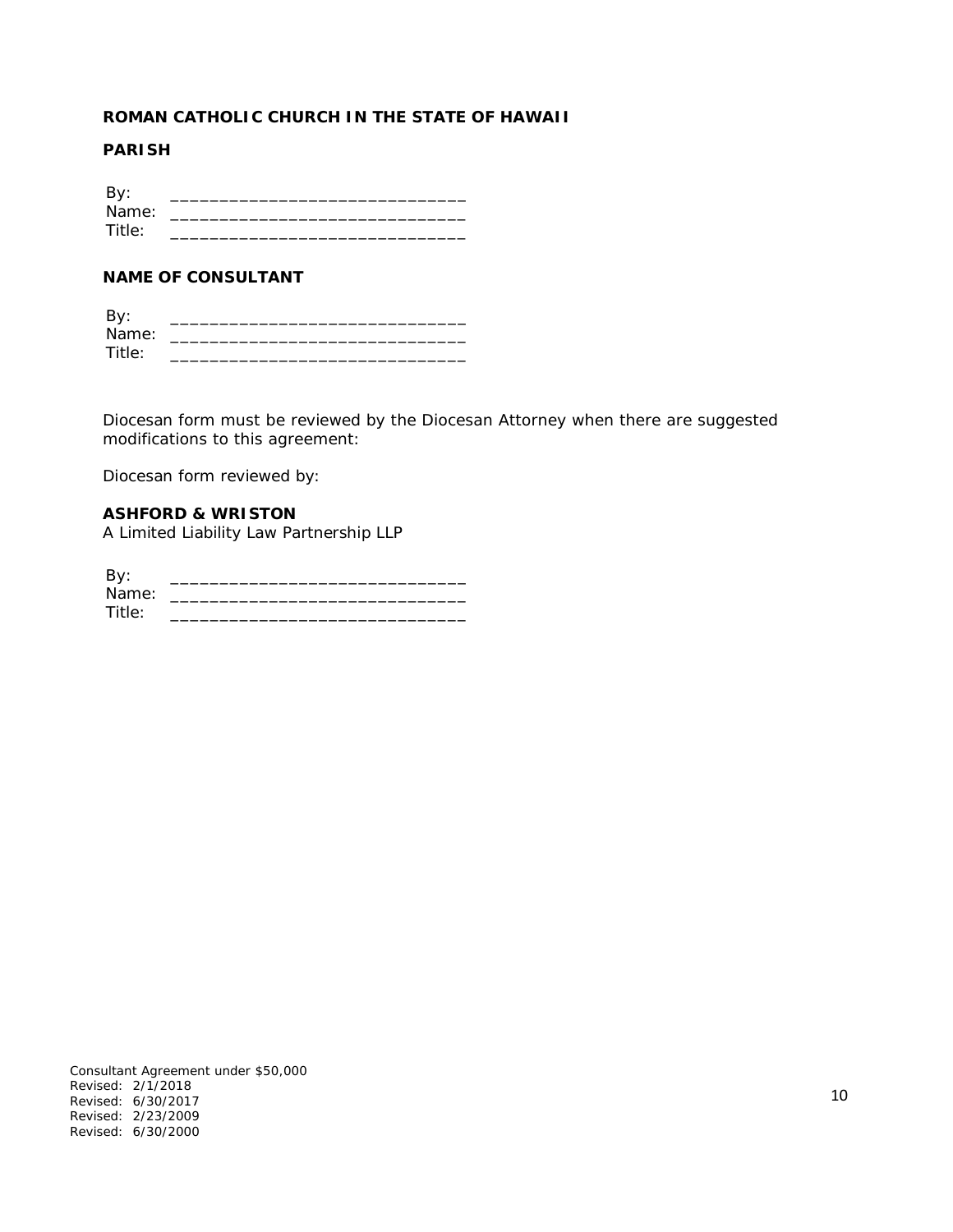# **EXHIBIT A Scope of Services**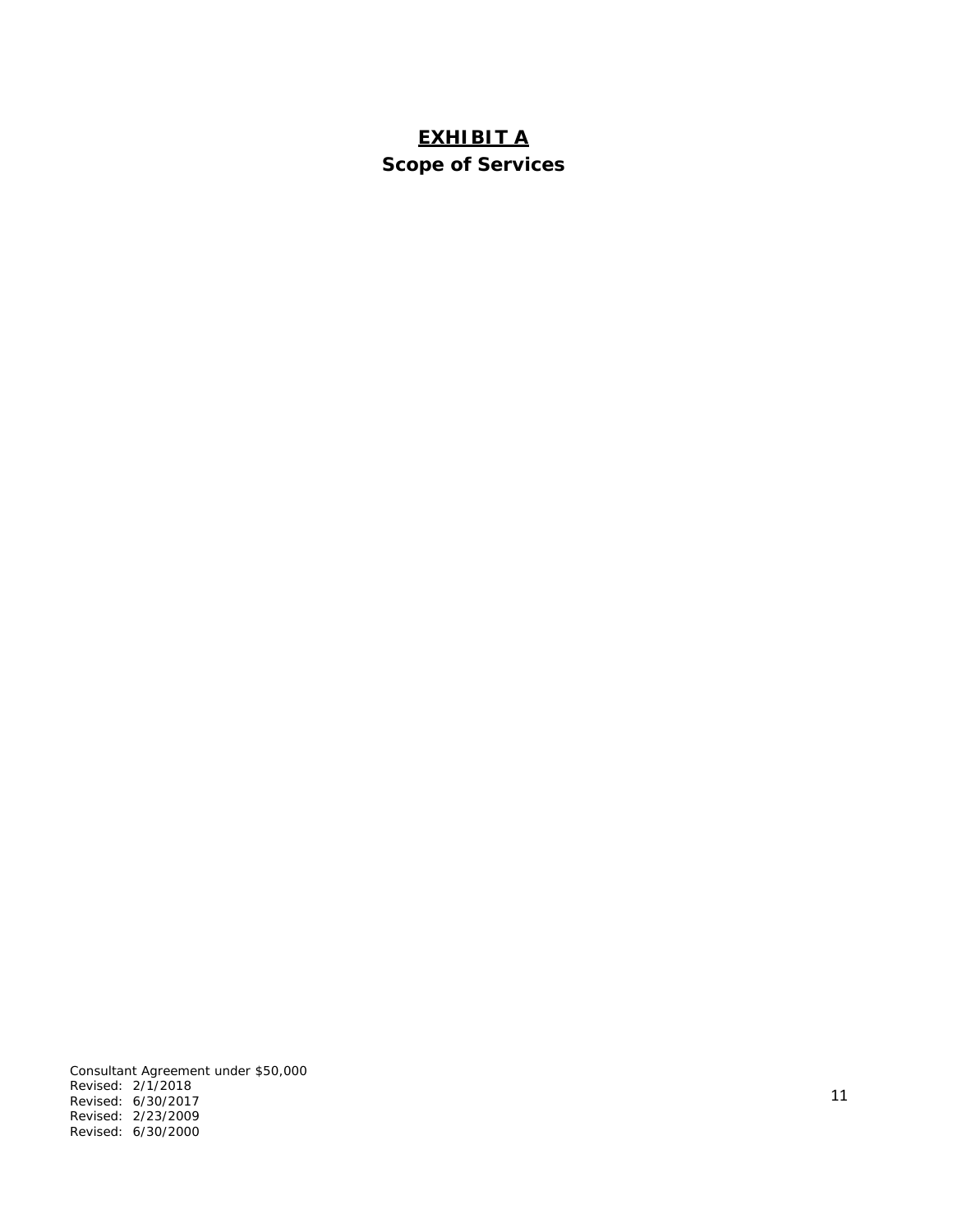# **EXHIBIT B**

 **Project Schedule (Attach Schedule)**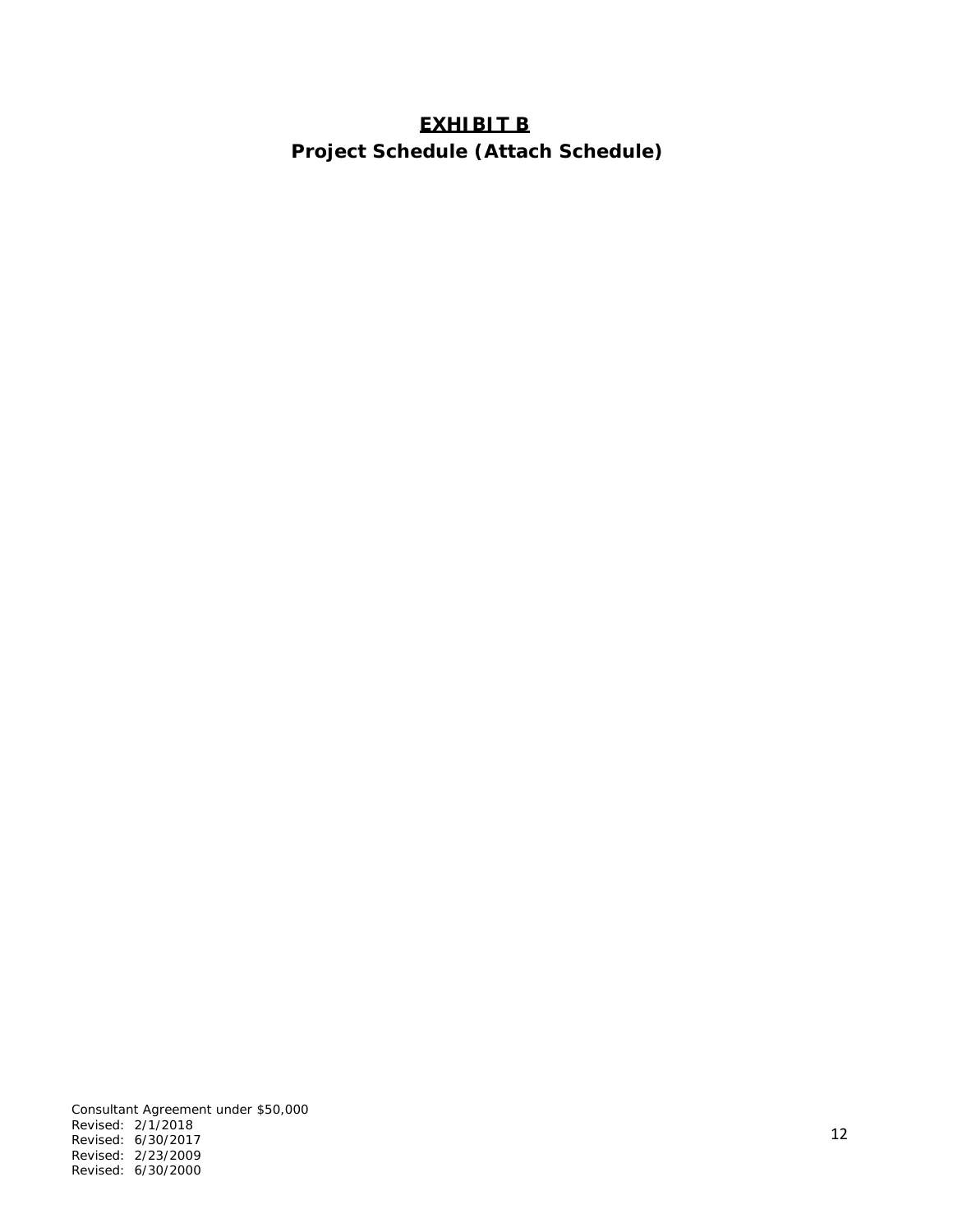# **Exhibit C Hourly Rates**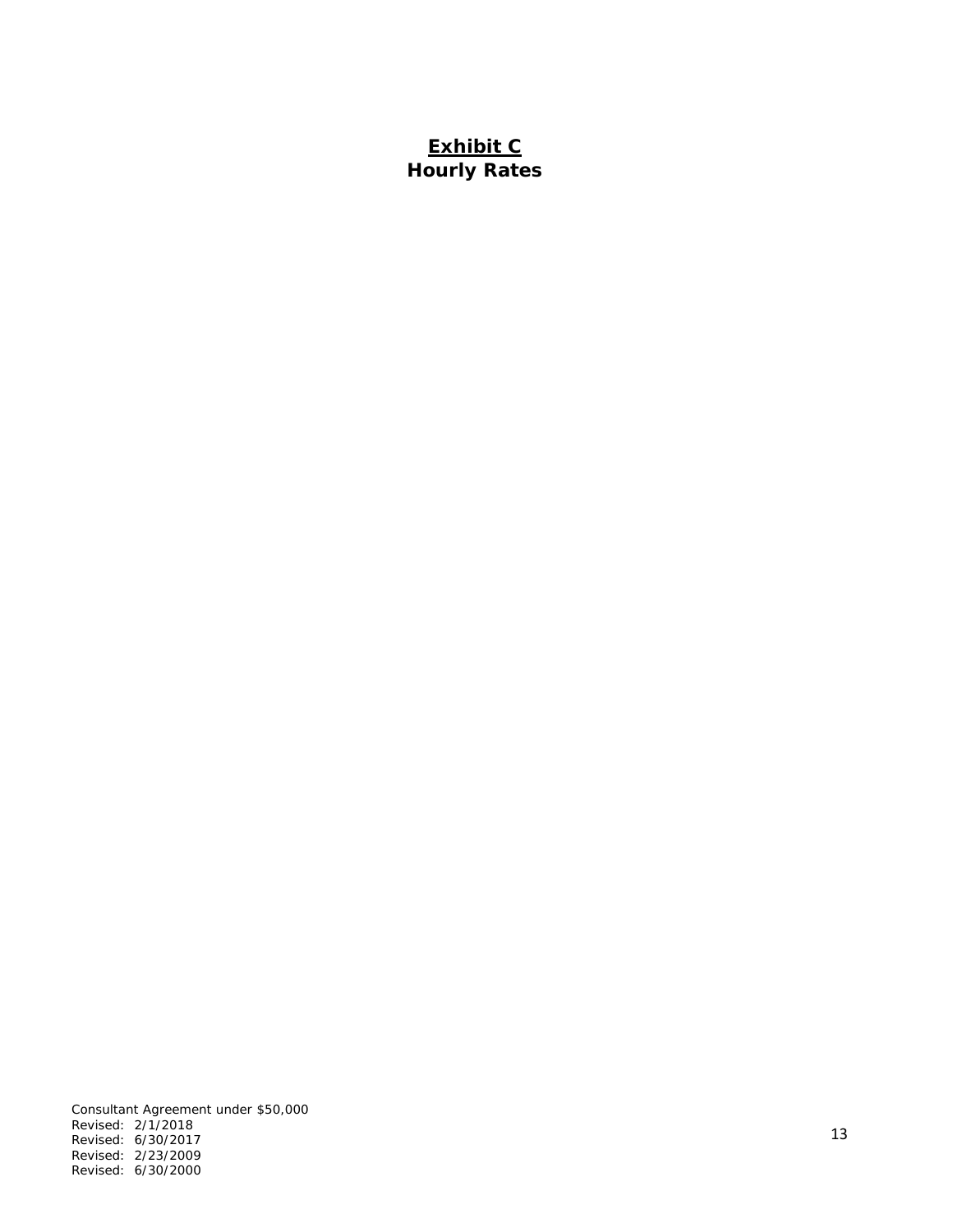## **EXHIBIT D**

### **Insurance Requirements**

At Consultant's expense, Consultant shall maintain insurance coverage of the following types continuously throughout the term of this Agreement or during any period Services are performed relating to this Agreement:

Consultant shall carry Workers Compensation per applicable laws and Employers Liability insurance with a limit not less than \$500,000 each accident for bodily injury, \$500,000 each employee for bodily injury by disease, and \$500,000 policy limit for disease.

Consultant shall carry Commercial General Liability (CGL) insurance on an occurrence form with a limit of not less than \$1,000,000 each occurrence covering liability arising from independent Consultants, products-completed operations, personal injury and advertising injury, and liability assumed under an insured contract. Indemnitees shall be included as additional insureds under the CGL on form CG 20-10 or equivalent. This insurance shall apply as primary with respect to any other insurance or self-insurance available to Owner.

If Consultant's Services require or involve the ownership, maintenance or use of an auto, Consultant shall carry Commercial Auto Insurance with a limit of insurance no less than \$1,000,000 each accident covering "any auto" whether owned, scheduled, leased, hired or other.

Consultant may, at its option, purchase insurance to cover its personal property. In no event shall Owner be liable for any damage to or loss of personal property sustained by Consultant, whether or not it is insured, even if such loss is caused by the negligence of Owner, its employees, officers, directors, or agents.

Consultant shall carry professional errors and omissions coverage in an amount of not less than \$1,000,000 per claim which shall include the coverage for attorney fees and investigation. Such policy shall cover claims arising out of negligent errors or omissions during the performance of professional services. The retroactive date of the policy must be shown on the certificate of insurance and must be before the date of this Agreement. If the coverage is canceled or not renewed and it is not replaced with another policy with a retroactive date that precedes the date of this Agreement, the Consultant must provide extended reporting coverage for a minimum of two years after completion of this Agreement or the work on the former policy. Consultant shall keep such insurance in force during the course of this Agreement and for a period of not less than two (2) years after the date of Substantial Completion of the Work in accordance with the terms of this Agreement. Consultant shall require its sub-consultants to provide the same Professional Liability Insurance coverage, unless otherwise agreed by Owner in writing.

Consultant waives on behalf of itself and its insurers all rights against Owner and its agents, officers, directors, and employees for recovery of damages to the extent these damages are covered by its insurance regardless of deductibles, if any. Insurance companies affording the coverage required above shall have an AM Best Rating of no less than A- VII. Failure to maintain the required insurance may result in termination of this Agreement at Owner's option. By requiring insurance herein, Owner does not represent that coverage and limits will be adequate to protect Consultant. The requirements contained herein shall not be construed in any manner to relieve or limit Consultant's indemnification obligations for any loss or claim arising out of this